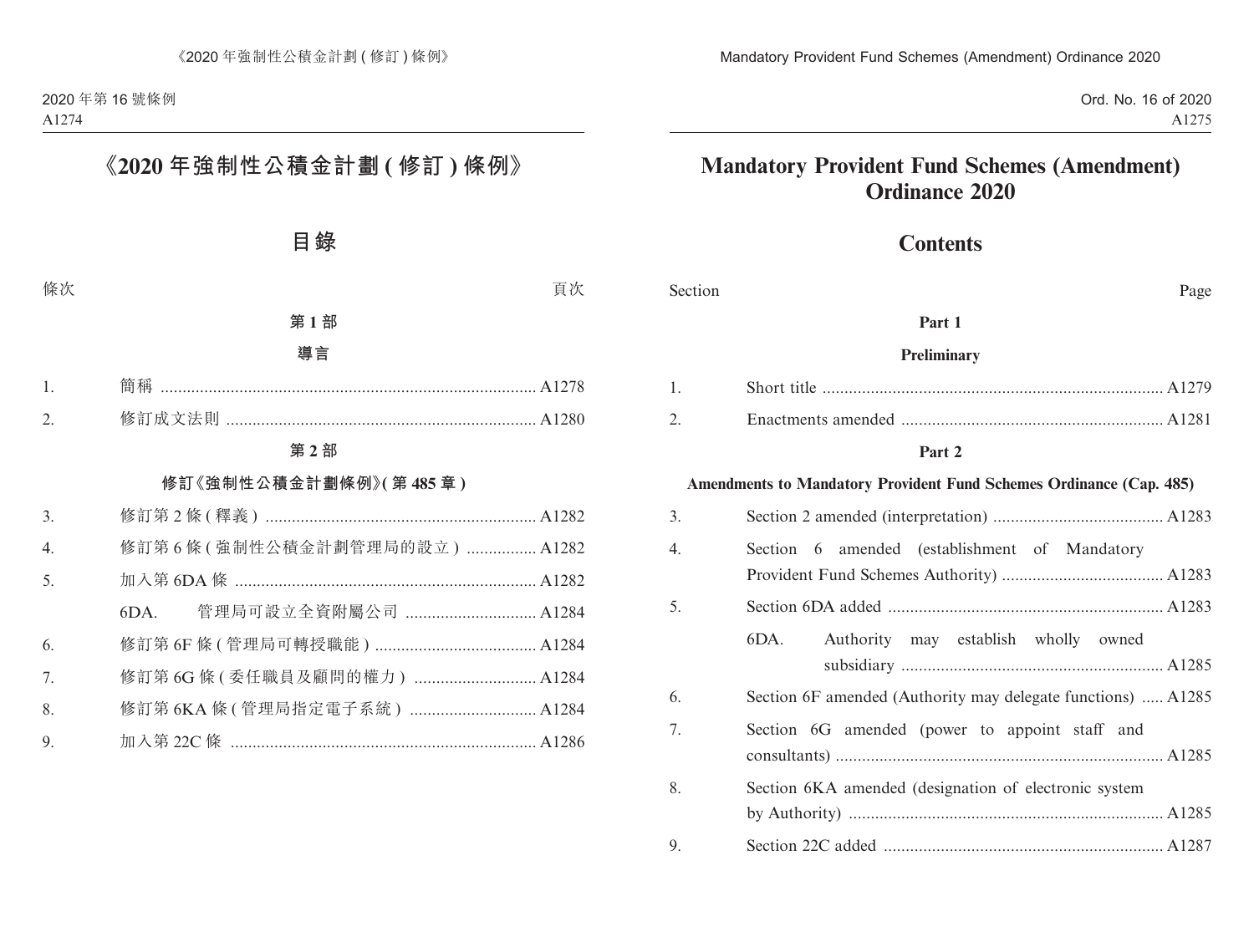| Ord. No. 16 of 2020<br>A1277                                                                        |         |
|-----------------------------------------------------------------------------------------------------|---------|
| Page                                                                                                | Section |
| 22C.<br>Approved trustee must not charge certain fees  A1287                                        |         |
|                                                                                                     | 10.     |
| Part 3                                                                                              |         |
| <b>Amendment to Mandatory Provident Fund Schemes (General) Regulation</b><br>(Cap. 485 sub. leg. A) |         |
|                                                                                                     | 11.     |
| Part 4                                                                                              |         |
| <b>Amendments to Mandatory Provident Fund Schemes (Fees) Regulation</b><br>(Cap. 485 sub. leg. C)   |         |
|                                                                                                     | 12.     |
| 1A.                                                                                                 |         |
| Schedule 1 amended (fees prescribed for the purposes of                                             | 13.     |
| Mandatory Provident Fund Schemes Ordinance<br>the                                                   |         |
|                                                                                                     |         |
| Part 5                                                                                              |         |
| Related Amendment to Prevention of Bribery Ordinance (Cap. 201)                                     |         |

14. Schedule 1 amended (public bodies) ..................................... A1297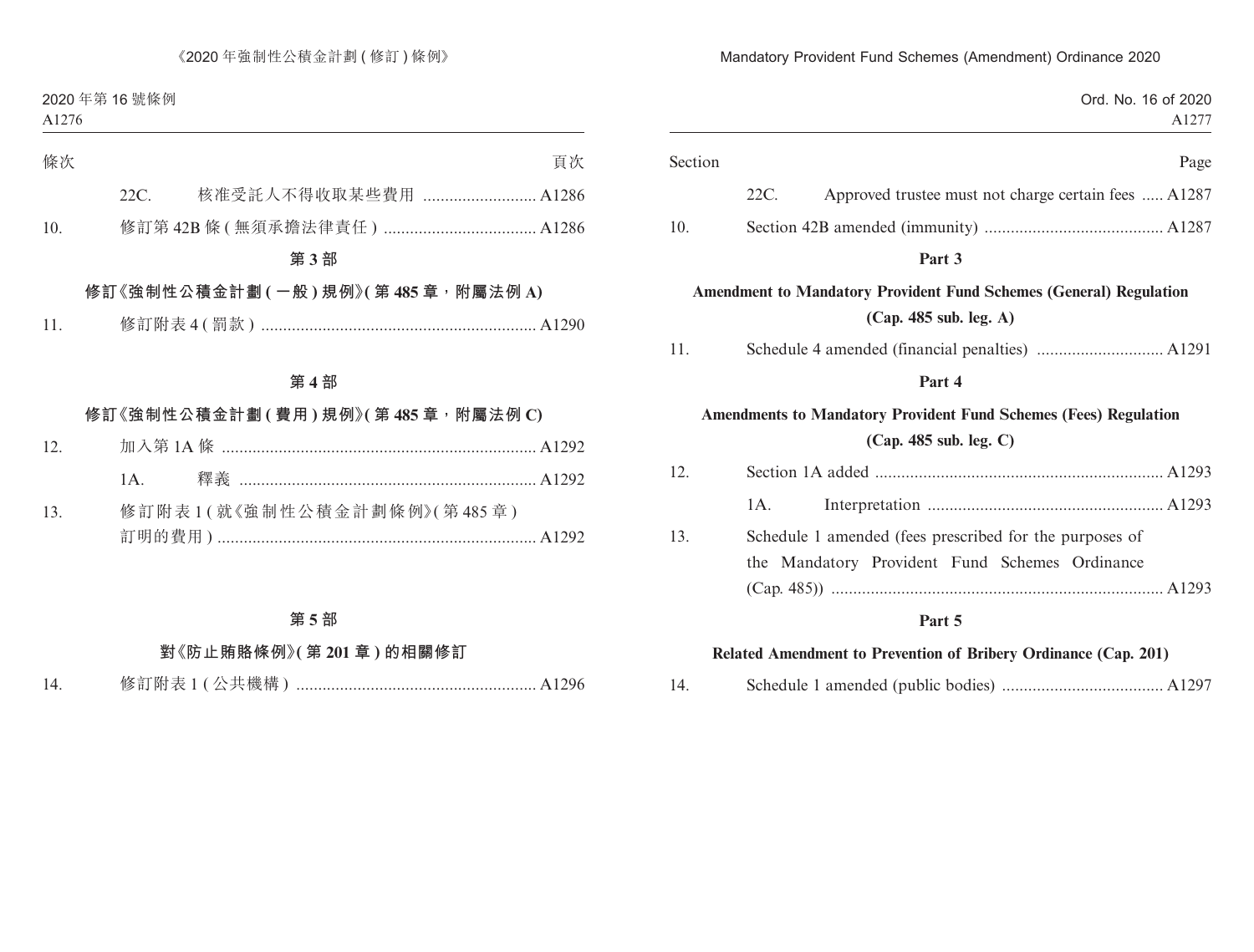Part 1 Section 1 Ord. No. 16 of 2020 A1279

#### **HONG KONG SPECIAL ADMINISTRATIVE REGION**

#### ORDINANCE NO. 16 OF 2020



Carrie LAM Chief Executive 23 July 2020

An Ordinance to amend the Mandatory Provident Fund Schemes Ordinance to empower the Mandatory Provident Fund Schemes Authority to establish a wholly owned subsidiary; to revise the amount of the annual registration fee payable by the approved trustee of a registered provident fund scheme; to prohibit the trustee from passing on the fee to the scheme or its constituent fund or scheme members; and to make related amendments.

[24 July 2020]

Enacted by the Legislative Council.

# **Part 1**

# **Preliminary**

#### **1. Short title**

This Ordinance may be cited as the Mandatory Provident Fund Schemes (Amendment) Ordinance 2020.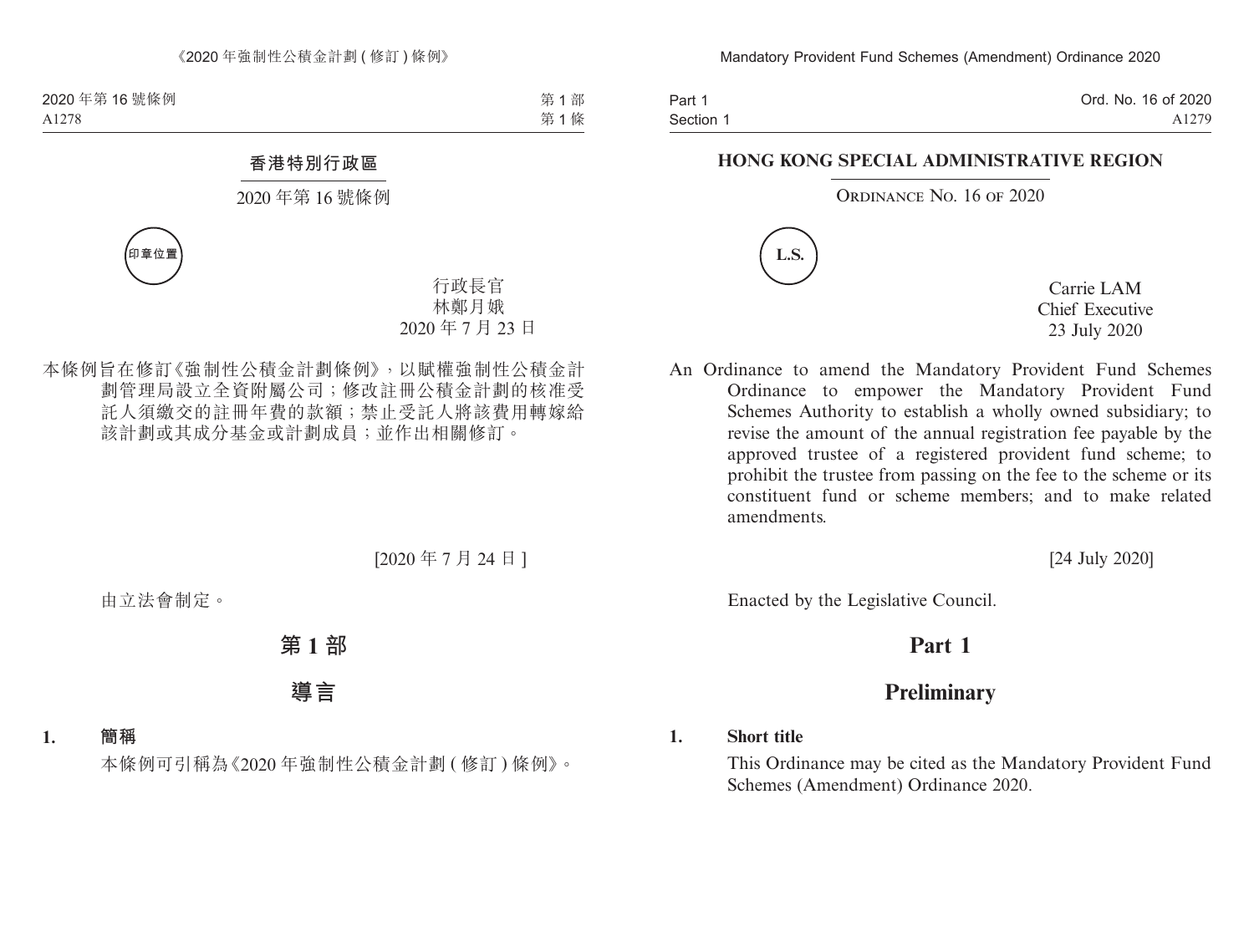| Part 1    | Ord. No. 16 of 2020 |
|-----------|---------------------|
| Section 2 | A1281               |

## **2. Enactments amended**

The enactments specified in Parts 2 to 5 are amended as set out in those Parts.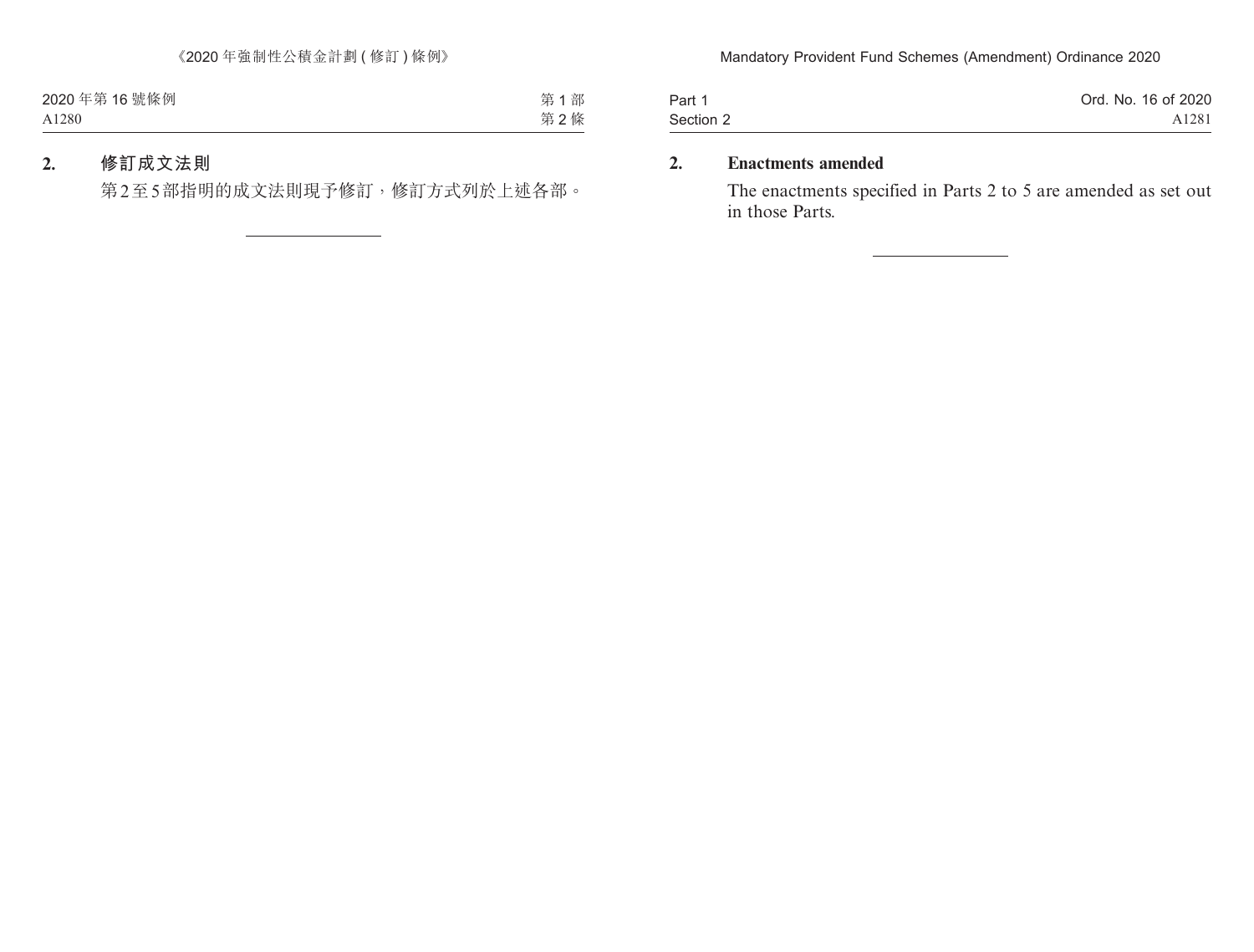| Part 2    | Ord. No. 16 of 2020 |
|-----------|---------------------|
| Section 3 | A <sub>1283</sub>   |

# **Amendments to Mandatory Provident Fund Schemes Ordinance (Cap. 485)**

### **3. Section 2 amended (interpretation)**

(1) Section 2(1), Chinese text, definition of **職業退休計劃**—

**Repeal**

"sheme"

#### **Substitute**

"scheme".

 $(2)$  Section  $2(1)$ —

**Add in alphabetical order**

"*wholly owned subsidiary* (全資附屬公司) means a wholly owned subsidiary established under section 6DA;".

### **4. Section 6 amended (establishment of Mandatory Provident Fund Schemes Authority)**

After section  $6(2)(c)(iv)$ —

**Add**

"(v) receive and expend monies; and".

#### **5. Section 6DA added**

After section 6D—

**Add**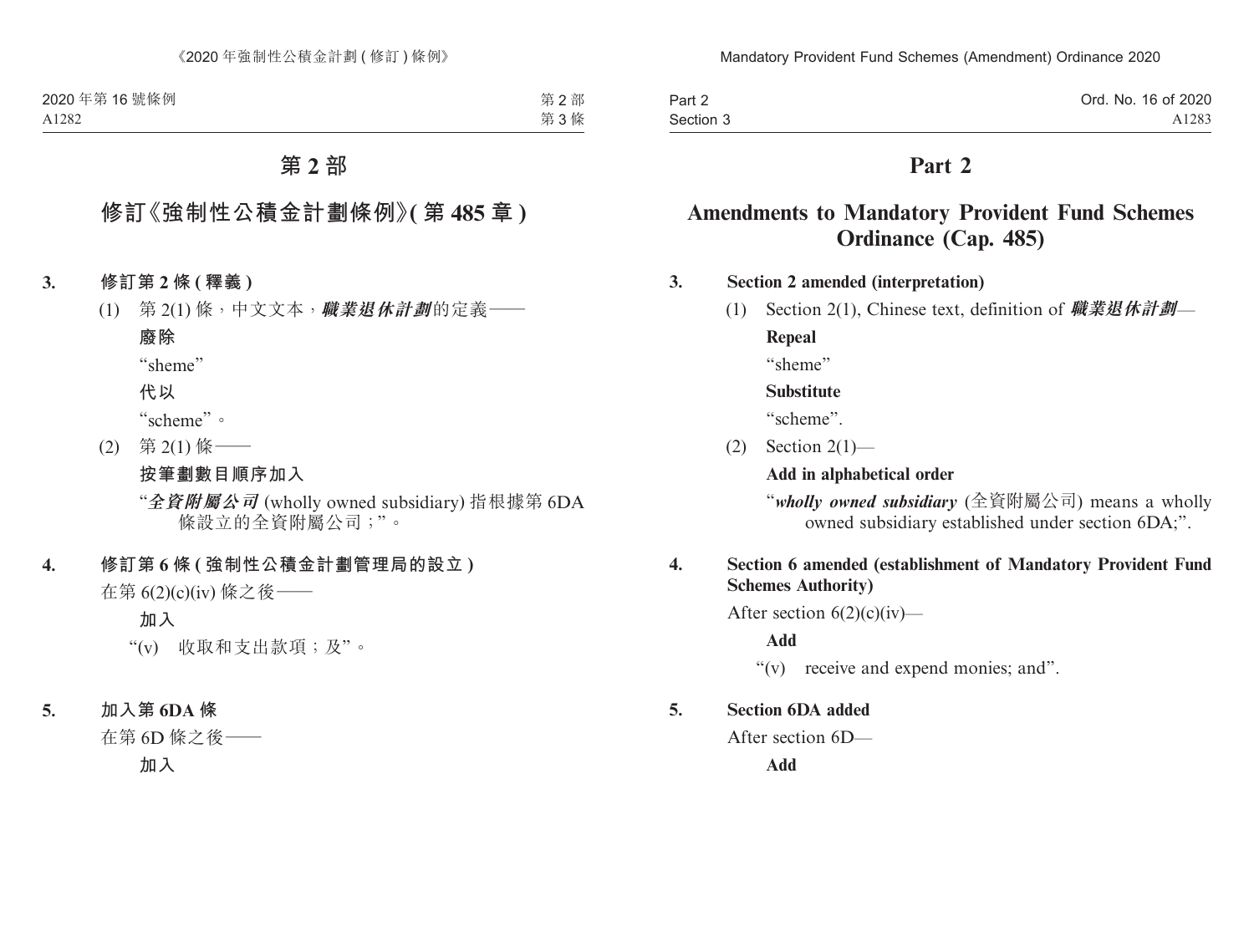| Part 2    | Ord. No. 16 of 2020 |
|-----------|---------------------|
| Section 6 | A1285               |

### "**6DA. Authority may establish wholly owned subsidiary**

The Authority may, with the approval of the Financial Secretary, establish a wholly owned subsidiary to facilitate the performance of the Authority's functions.".

# **6. Section 6F amended (Authority may delegate functions)**

Section 6F—

## **Repeal subsection (1)**

### **Substitute**

- "(1) The Authority may delegate any of its functions (other than this power of delegation) to—
	- (a) a committee established under section 6D;
	- (b) a wholly owned subsidiary; or
	- (c) a designated person.".

# **7. Section 6G amended (power to appoint staff and consultants)**

After section 6G(4)—

### **Add**

"(5) The Authority may arrange for any of its staff to assist in the operations of a wholly owned subsidiary.".

## **8. Section 6KA amended (designation of electronic system by Authority)**

 $(1)$  Section  $6KA(2)$ —

**Repeal**

"by it."

### **Substitute**

 $"bv$ —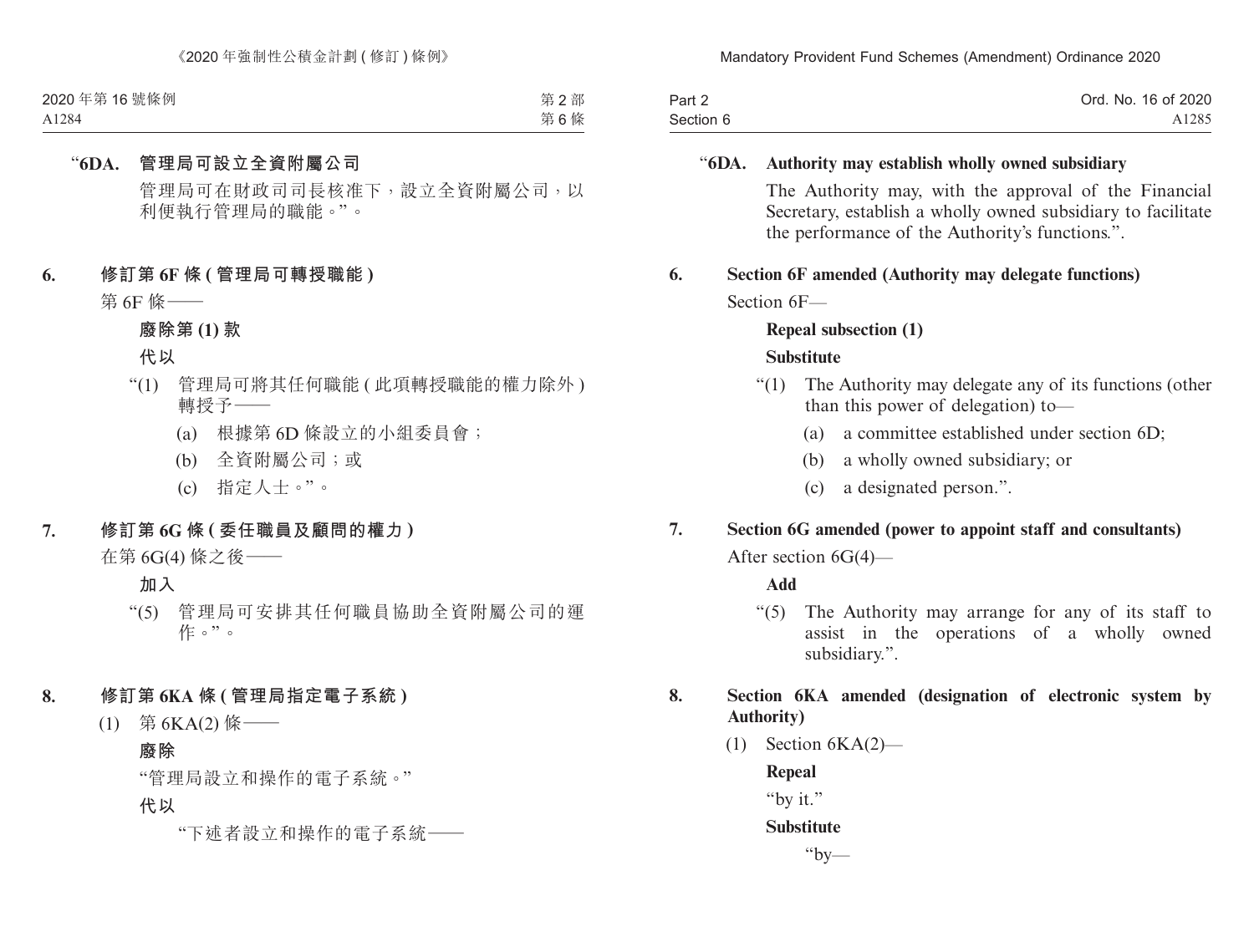| Part 2    | Ord. No. 16 of 2020 |
|-----------|---------------------|
| Section 9 | A1287               |

- (a) the Authority; or
- (b) a wholly owned subsidiary.".
- (2) Section 6KA—

### **Repeal subsection (4)**

## **Substitute**

"(4) The Authority or the wholly owned subsidiary operating a designated electronic system (*operator*) may recover from a person who uses the system any fee or charge paid or payable by the operator to a third party in relation to the operation and administration of the system that is attributable to the person's use.".

## **9. Section 22C added**

After section 22B—

**Add**

### "**22C. Approved trustee must not charge certain fees**

The approved trustee of a registered scheme must ensure that no fee representing an annual registration fee payable by the trustee under section 22B is charged, whether in whole or in part, to—

- (a) the scheme;
- (b) a constituent fund of the scheme; or
- (c) a member of the scheme.".

## **10. Section 42B amended (immunity)**

```
After section 42B(1)—
```
**Add**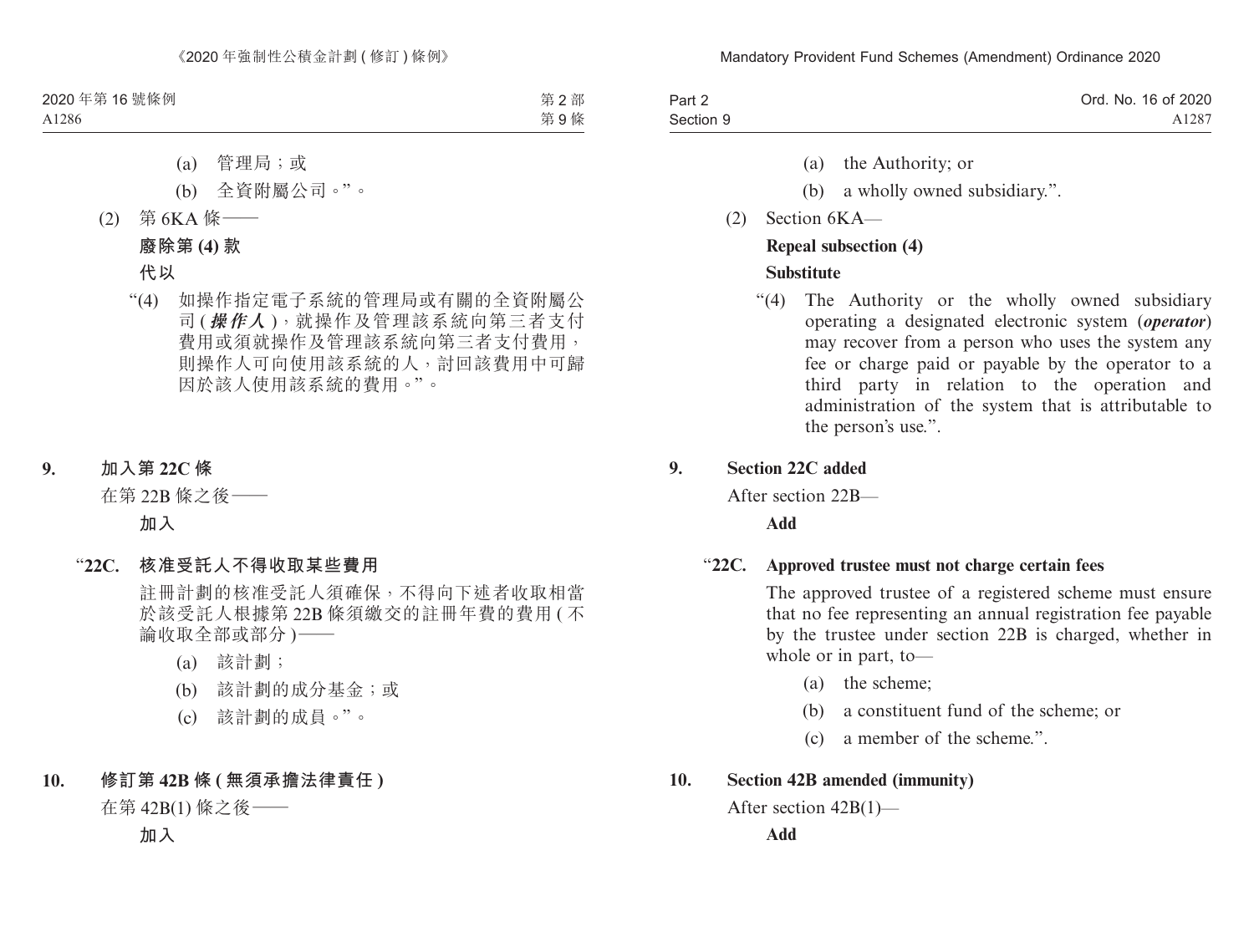| Part 2     | Ord. No. 16 of 2020 |
|------------|---------------------|
| Section 10 | A1289               |

"( $1A$ ) No civil liability is incurred by—

- (a) a wholly owned subsidiary; or
- (b) a director or employee of the subsidiary,

in respect of anything done, or omitted to be done, by the subsidiary, director or employee, as the case may be, in good faith in the performance or purported performance of any function delegated to the subsidiary under section  $6F(1)(b)$ .".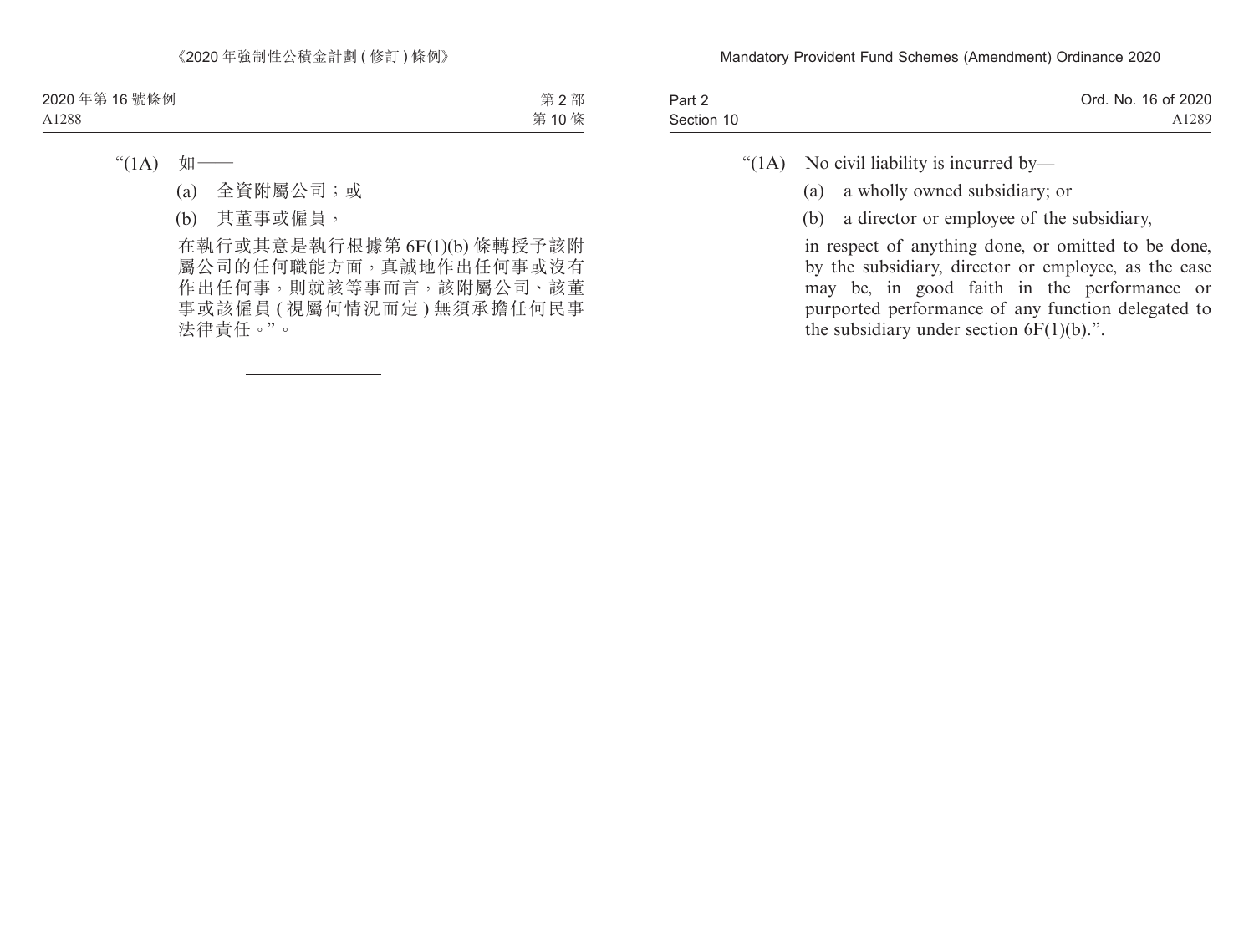| Part 3     | Ord. No. 16 of 2020 |
|------------|---------------------|
| Section 11 | A <sub>1291</sub>   |

# **Amendment to Mandatory Provident Fund Schemes (General) Regulation (Cap. 485 sub. leg. A)**

#### **11. Schedule 4 amended (financial penalties)**

Schedule 4, Part 1, after item 4—

#### **Add**

"4AA 22C Approved trustee to ensure that no fee is charged to registered schemes, constituent funds or scheme members for annual registration fees payable under section 22B of the Ordinance \$5,000 or 10% of the amount of the fee charged, whichever is the greater".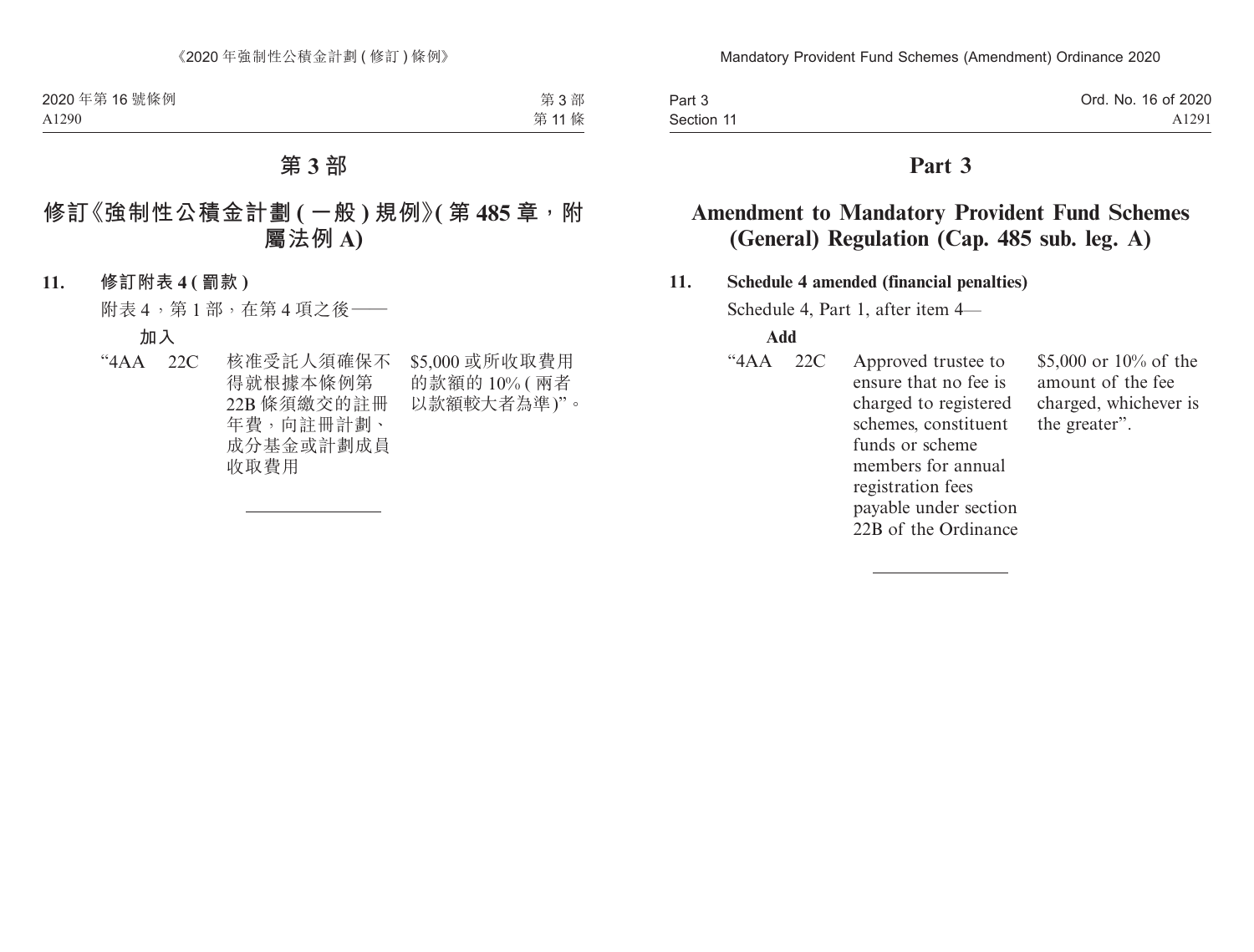| Part 4     | Ord. No. 16 of 2020 |
|------------|---------------------|
| Section 12 | A1293               |

# **Amendments to Mandatory Provident Fund Schemes (Fees) Regulation (Cap. 485 sub. leg. C)**

**12. Section 1A added**

Before section 2—

**Add**

### "**1A. Interpretation**

In item 4 of Schedule 1—

- *immediately preceding financial period* (對上一個財政期), in relation to a registered scheme, means the immediately preceding financial period determined in accordance with section 79 of the Mandatory Provident Fund Schemes (General) Regulation (Cap. 485 sub. leg. A).".
- **13. Schedule 1 amended (fees prescribed for the purposes of the Mandatory Provident Fund Schemes Ordinance (Cap. 485))**
	- (1) Schedule 1—

**Repeal**

"[ss. 2 & 3]"

#### **Substitute**

"[ss. 1A, 2 & 3]".

(2) Schedule 1, item 4— **Repeal everything in column 4 Substitute**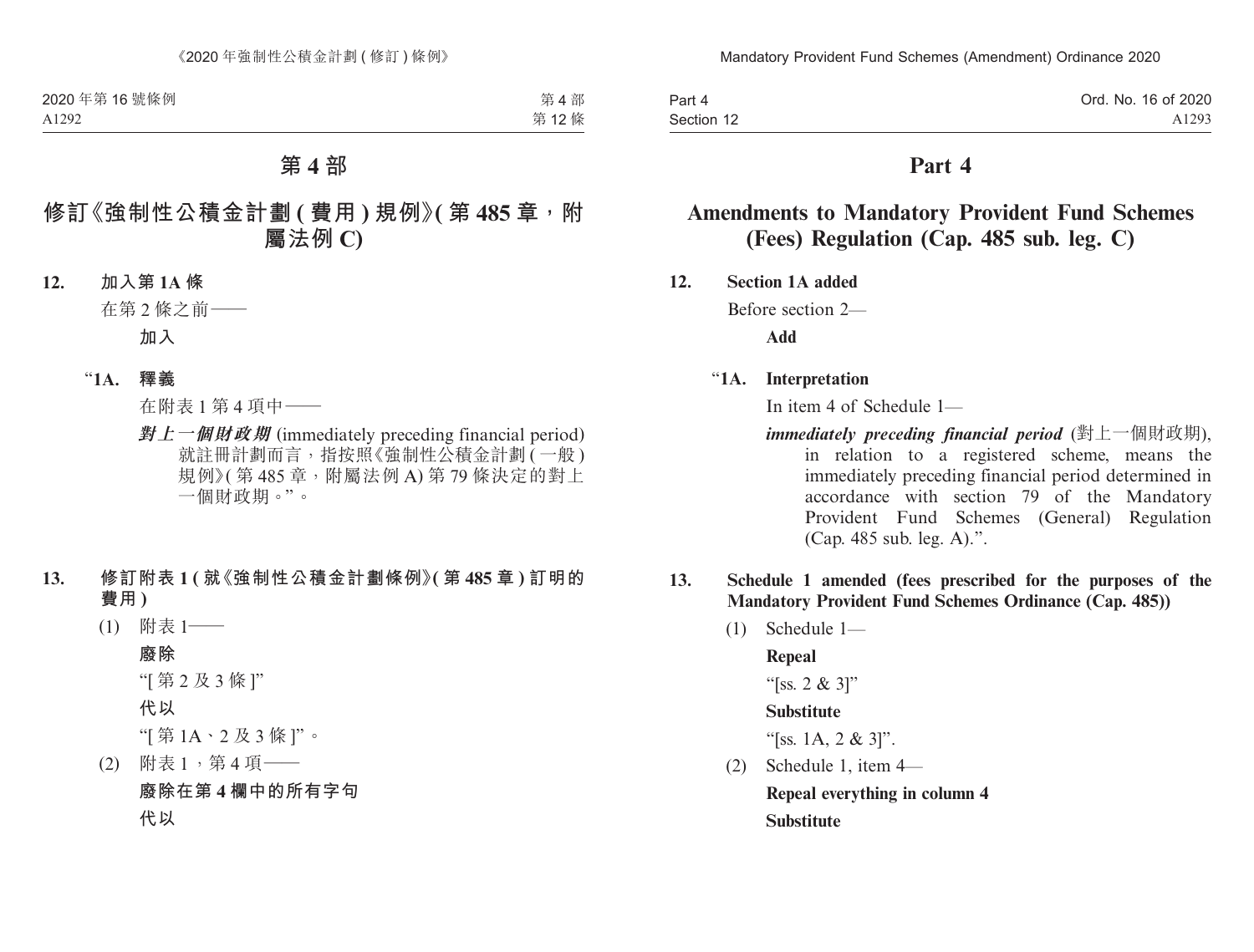| Part 4     | Ord. No. 16 of 2020 |
|------------|---------------------|
| Section 13 | A <sub>1295</sub>   |

"An amount equal to—

- (a) if the immediately preceding financial period of the scheme ends before 1 October 2020—0% of the net asset value of the scheme as at the end of that period; or
- (b) if the immediately preceding financial period of the scheme ends on or after 1 October 2020— 0.03% of the net asset value of the scheme as at the end of that period".